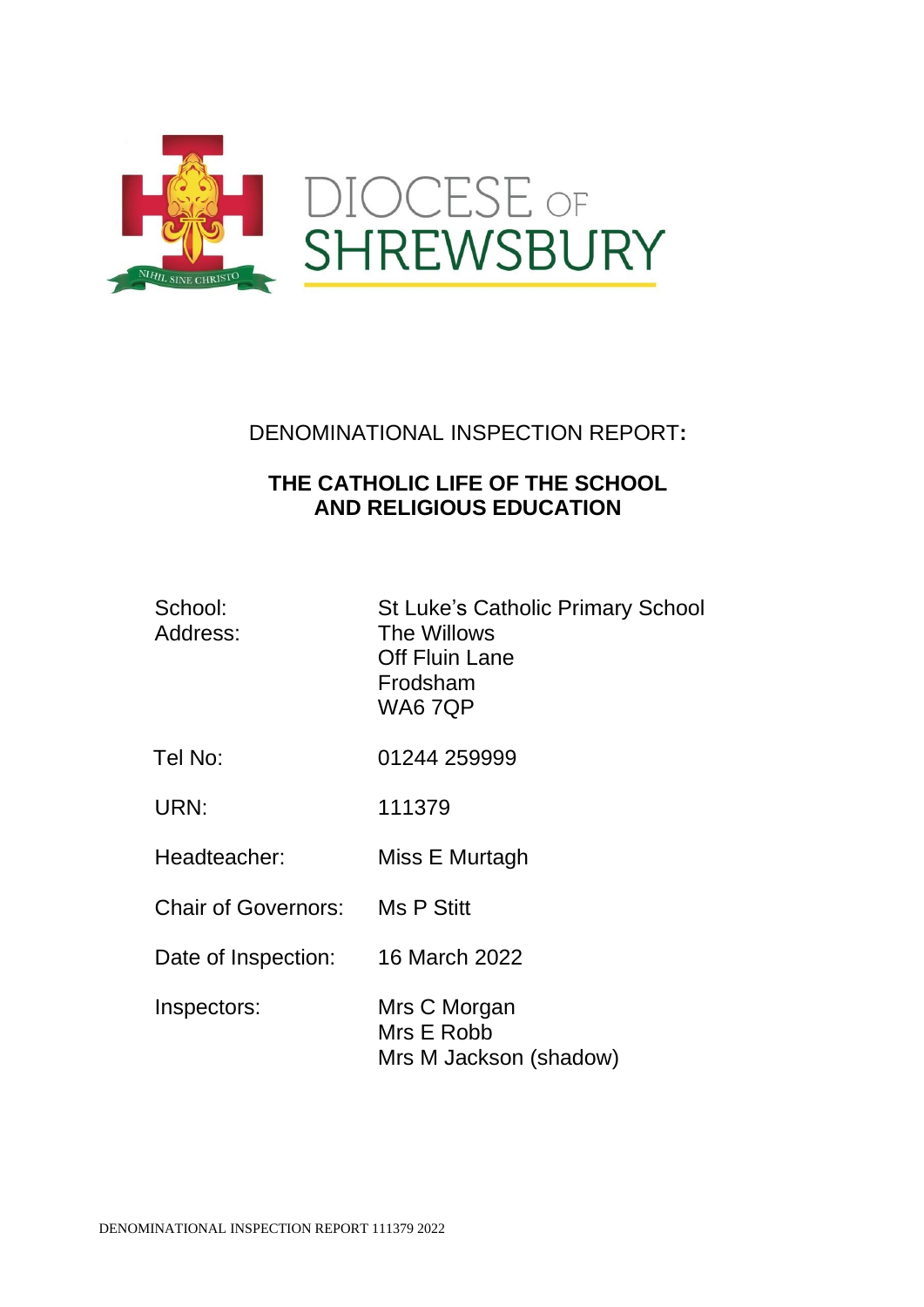# Following in the footsteps of Jesus, we learn, love and laugh together

**Mission Statement** 

As God's family we learn, love and laugh. Together: Love one another, forgive one another Work together, play together, Worship together, be happy together.

Underpinned by the Gospel values Our aim is to provide a high-quality education, ensuring each individual achieves their potential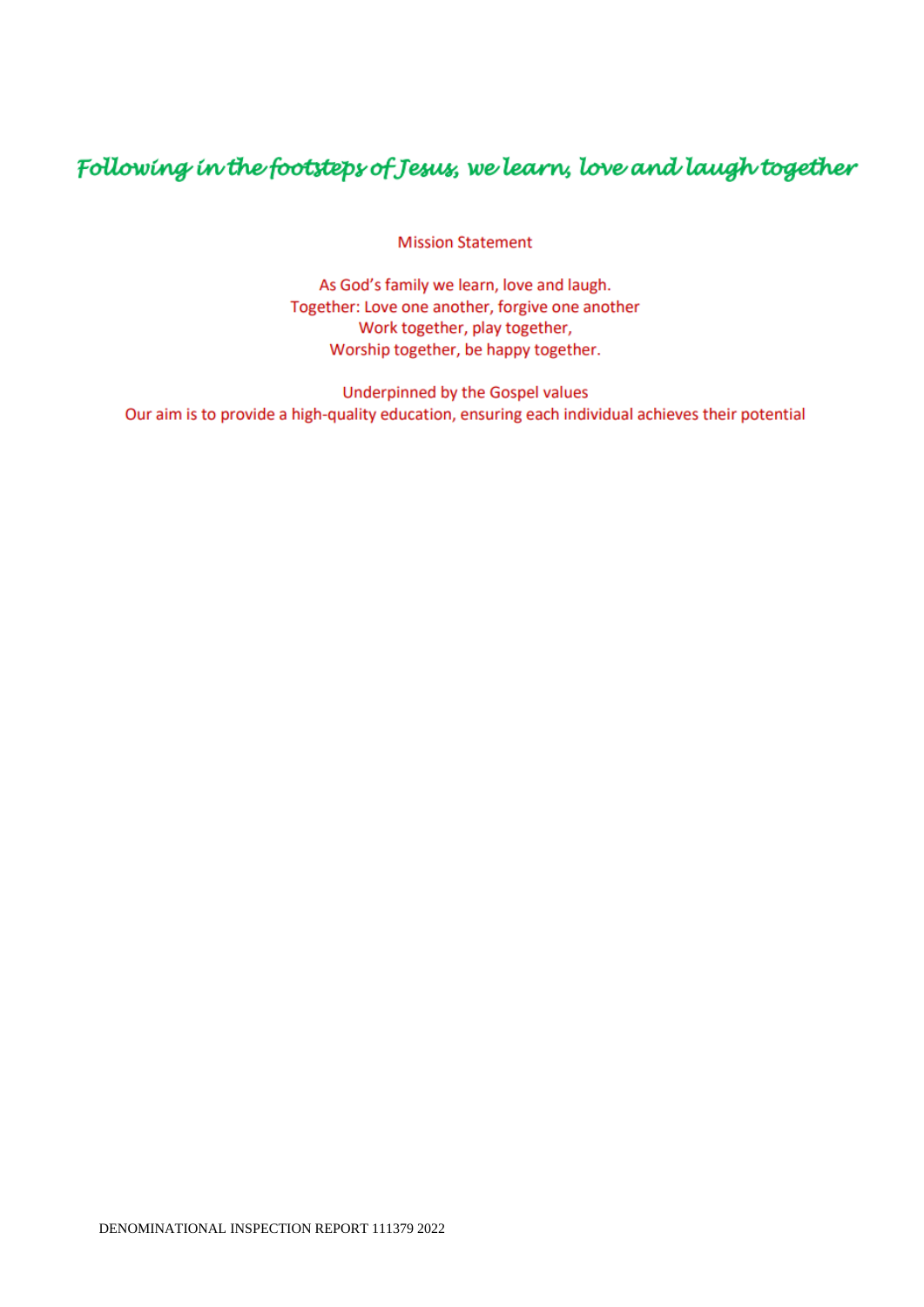# **SCHOOL: ST LUKE'S FRODSHAM**

#### **DATE OF LAST INSPECTION: 05.11.2015**

#### **JUDGEMENT FROM PREVIOUS INSPECTION: Outstanding**

#### **AREAS FOR DEVELOPMENT FROM PREVIOUS INSPECTION**

- To consolidate the assessment process ensuring good practice informs future planning
- Develop further the creative curriculum ensuring all staff have access to the creative RE training identified for this academic year.

# **PROGRESS MADE WITH AREAS FOR DEVELOPMENT FROM THE PREVIOUS INSPECTION**

St Luke's have consolidated the assessment processes across the school and have, in line with Diocesan guidelines, moved to using Age-Related Expectations. Following the return to school in September 2021, when restrictions were eased following the COVID19 pandemic, staff are again using these consistently.

Recent changes in staffing mean that further work now needs to be done to ensure all staff understand the process and make accurate and consistent judgements.

Teaching staff undertook the diocesan training on Creative RE and this is evident in the lessons observed during the inspection, in the pupils' books and in displays around the school.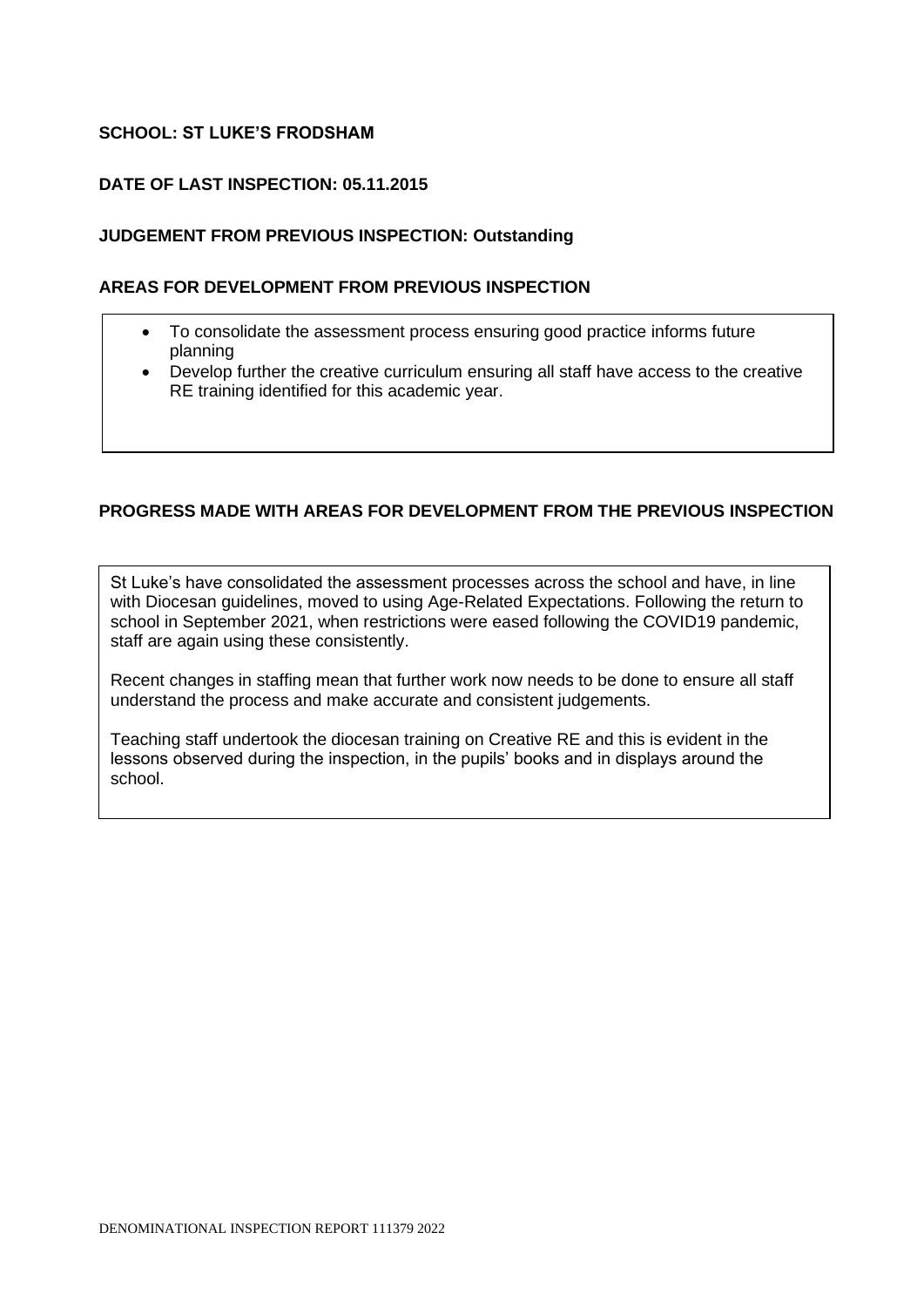**OVERALL EFFECTIVENESS:** how effective is the school in providing Catholic Education. **2**

#### **This is a good Catholic school**

*The above judgement on overall effectiveness is based on all the available evidence following the evaluation of:*

\_\_\_\_\_\_\_\_\_\_\_\_\_\_\_\_\_\_\_\_\_\_\_\_\_\_\_\_\_\_\_\_\_\_\_\_\_\_\_\_\_\_\_\_\_\_\_\_\_\_\_\_\_\_\_\_\_\_\_\_\_\_\_\_\_\_\_\_\_\_\_\_\_\_\_\_\_\_\_

**CATHOLIC LIFE** 2

**RELIGIOUS EDUCATION** 2

#### **COLLECTIVE WORSHIP** 2

**Summary of key findings:**

- St Luke's Catholic Primary School is a good school where a caring and supportive community lives out its Mission Statement every day. Pupils, governors, and staff work hard to create and maintain the Gospel values in all they do
- Governors challenge and support dedicated leaders and staff, who strive to ensure pupils receive the best possible Catholic education
- The committed Headteacher is also the Religious Education coordinator and, ably supported by the Deputy Headteacher and the governors, provides strong leadership, and works hard to provide a school where pupils, visitors and the whole school community experience a calm and purposeful environment where love of God and each other can flourish
- Staff, parents, and pupils appreciate the calm atmosphere and the help and support available to them as part of the Catholic Life of the school
- Pupils enjoy their Religious Education (RE) lessons and make good progress from their varied starting points, especially when teachers employ a range of creative strategies to enhance and deepen their learning
- Good resources support RE, the Catholic Life of the school and Collective Worship and governors are committed to ensuring that staff undertake appropriate professional development opportunities
- Pupils are reverent and respectful when praying and listening to the Word of God. They are keen to share their knowledge of their faith and the stories related to this.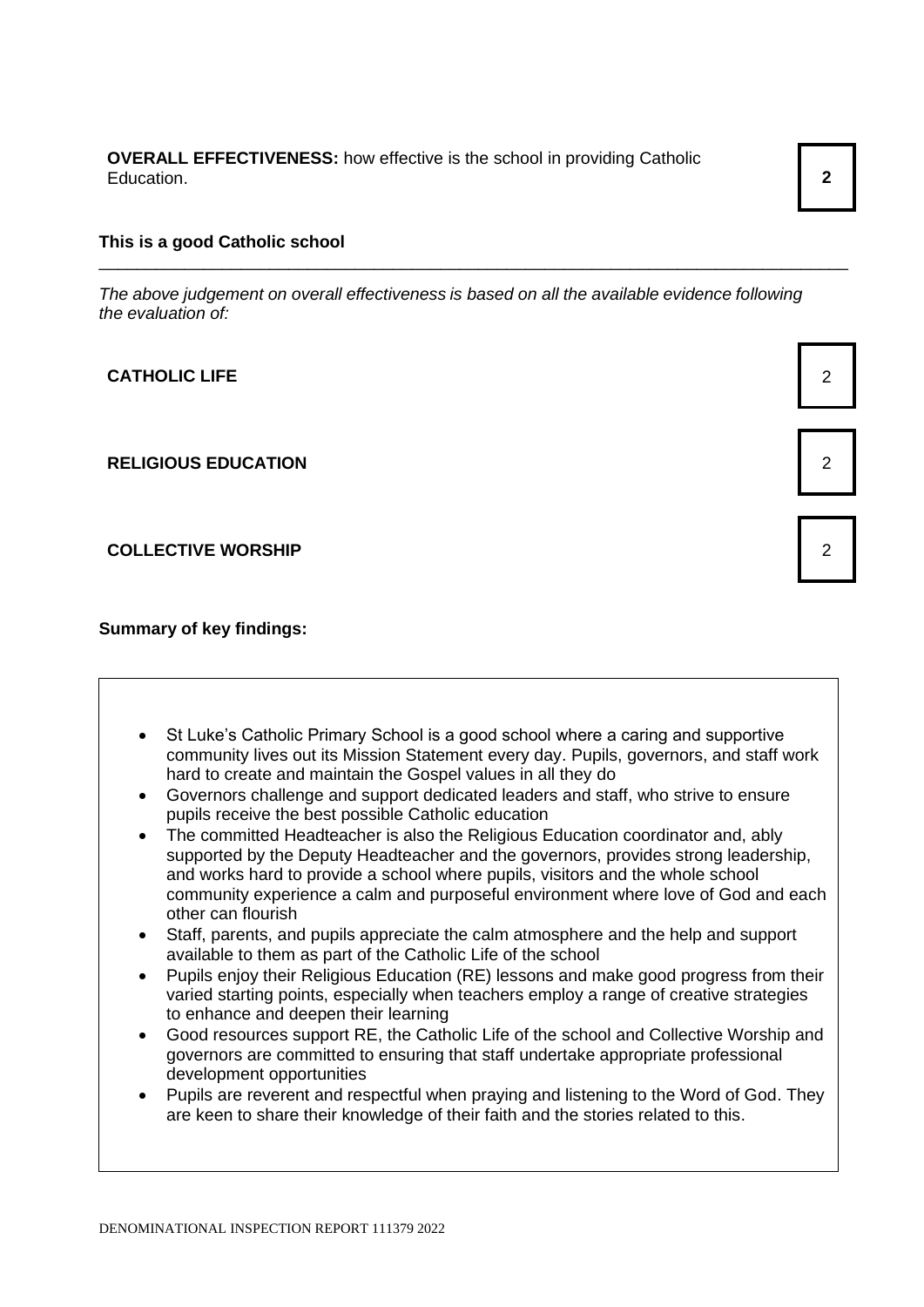### **What the school needs to do to improve further**

- Ensure that all staff undertake the Continuing Professional Development and Formation (CPDF) offered to support the introduction of the new Religious Education Curriculum Directory and the Prayer & Liturgy Directory from September 2022
- Strengthen the assessment process by working across cluster schools to moderate pupils' work in RE
- Leaders and governors should encourage staff members to undertake appropriate Catholic leadership training in order to nurture and develop future leaders.

#### **Information about the Inspection**

The Inspection of St Luke's Catholic Primary School was carried out under the requirements of the Education Act 2005, and in accordance with the Shrewsbury Diocesan Framework and Schedule for Denominational Inspections approved by the Bishop of Shrewsbury. The inspection reviews and evaluates how effective the school is in providing Catholic education. This process begins with the school's own self-evaluation and the inspection schedule follows the criteria set by the National Board of Religious Inspectors and Advisers (NBRIA 2017).

The inspector reviewed in detail the following aspects:

- The extent to which pupils contribute to and benefit from the Catholic Life of the school
- The quality of provision for the Catholic Life of the school
- How well pupils achieve and enjoy their learning in Religious Education
- The quality of teaching, learning and assessment in Religious Education
- How well pupils respond to and participate in the school's Collective Worship
- The quality of Collective Worship provided by the school
- How well leaders and governors promote, monitor, and evaluate the provision for Religious Education, Collective Worship, and the Catholic Life of the school

The inspection was carried out by two inspectors and one shadow inspector over one day:

- The inspectors observed teaching and learning in seven classes
- Two Acts of Collective Worship were observed: Collective Worship in the EYFS Class and Collective Worship in the Hall for Key Stage One and Key Stage Two pupils, led by the **Headteacher**
- Discussions were held with the Headteacher, who is also the RE Coordinator, the Parish Priest, the Chair of Governors, a group of pupils, and four members of staff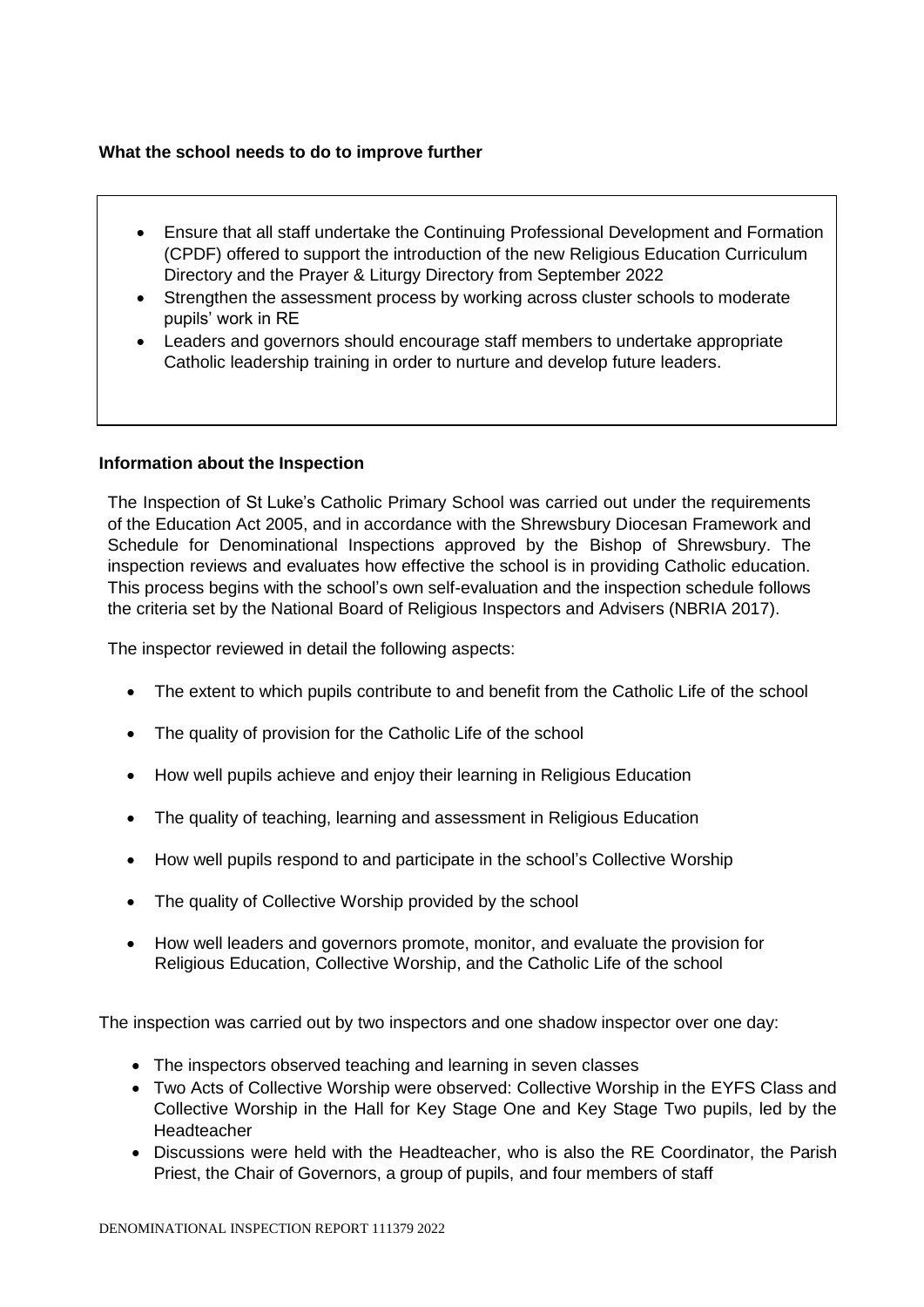- A sample of pupils' RE workbooks was scrutinised from every class as well as a sample of end of year reports
- RE Coordinator's files, including Monitoring records of Teaching and Learning, schemes of work and lesson plans, and the Headteacher's and the RE Coordinator's reports to governors were also scrutinised
- Pupil, parent, and staff questionnaires were reviewed as well as CPDF records for staff and governors
- A range of documents was made available and scrutinised including the Diocesan Self Evaluation Form (DSEF), the RE Action Plan, the School Improvement Plan, school policies, and minutes of governing body/committee meetings
- The school's website was checked for further evidence
- The monitoring and evaluation of lessons and Collective Worship was discussed with the Headteacher and the governing body representatives
- Displays around the school and in classrooms were also noted.

#### **Information about this school**

- St Luke's is a small Voluntary Aided Catholic primary school, catering for pupils from 4-11 years old. The school has an annual admission number of 30, and there are currently 139 pupils on roll, 60% of whom are baptised Catholics. The school is currently organised into seven single age classes
- The school serves the parish of St Luke's in Frodsham
- The Headteacher has been in post since 2015 and was previously the Deputy Headteacher and Acting Headteacher. A new Deputy Headteacher was appointed from September 2015. The Headteacher has been RE Coordinator since the previous postholder left. There has been some change in staffing and governing body membership since the last inspection
- Staffing includes a full time equivalent of 8 teachers and 5 support staff. 63% of teachers are Catholic. 3 teachers hold the Catholic Certificate of Religious Studies (CCRS)
- A very small number of pupils transfer to St Nicholas High School, mainly because of distance and transport costs.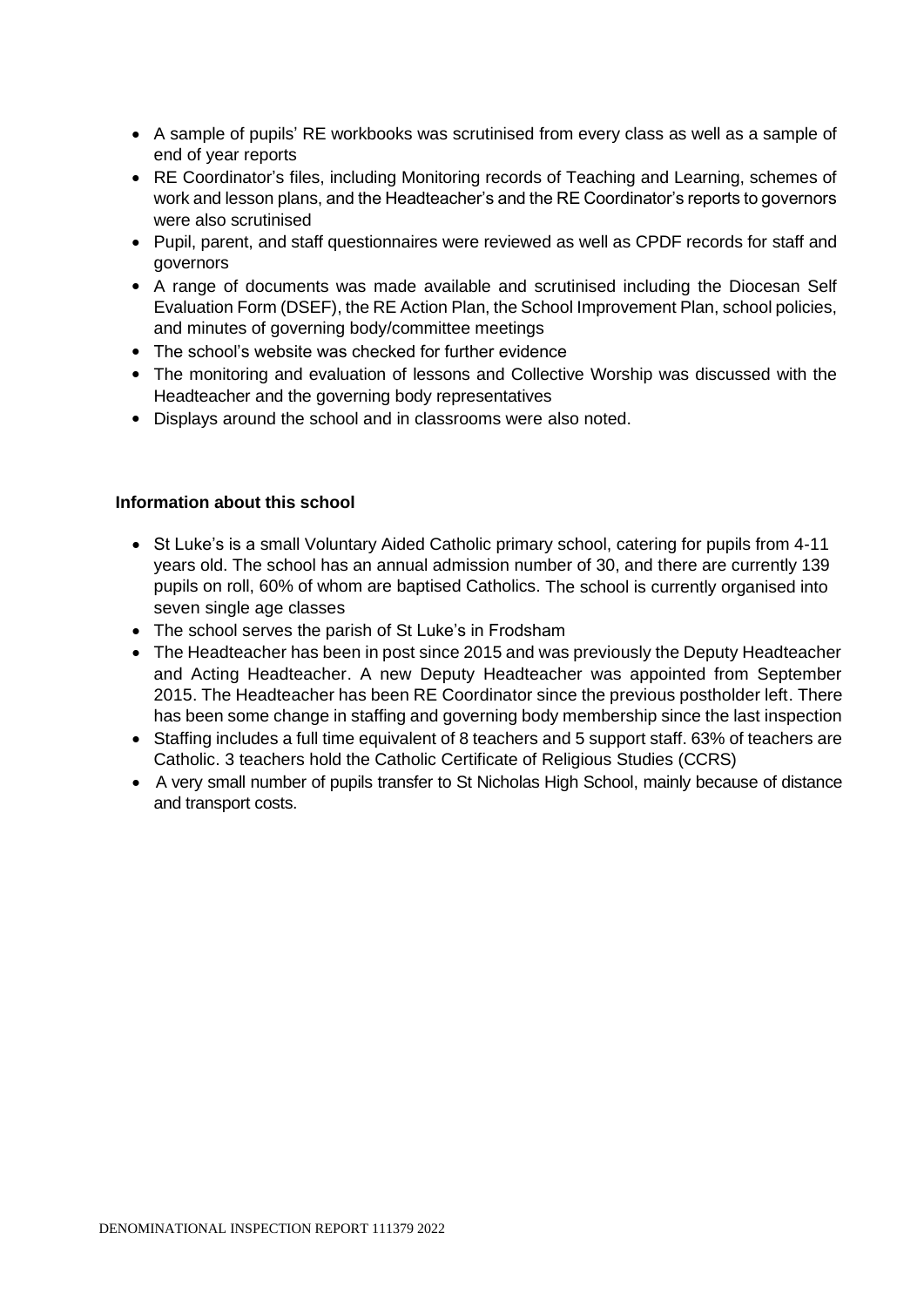# **Full report – inspection judgments**

# **CATHOLIC LIFE**

# **The Catholic Life of the school is good 2**

| The extent to which pupils contribute to and benefit from the Catholic Life of the<br>school                      | ົ |
|-------------------------------------------------------------------------------------------------------------------|---|
| The quality of provision for the Catholic Life of the school                                                      |   |
| How well leaders and governors promote, monitor, and evaluate the provision of the<br>Catholic Life of the school |   |

- At St Luke's, pupils and staff live out the school's Mission Statement, 'Following in the footsteps of Jesus, we learn, love and laugh together.'
- Pupils enjoy their time at St Luke's and feel loved and cared for. They said it was a place where, 'others were kind and forgiving and it was a joyful place to be.'
- Behaviour is excellent and pupils show respect for each other, their teachers, and visitors. Recent newcomers to the school have spoken of the warm welcome they have received from both children and adults
- The school environment is calm and affirming and all pupils know that high standards of behaviour are expected
- Pupils are proud of the roles they undertake in school and in the community. They understand that they have responsibilities towards others and work hard to support the Church's Social Teaching on caring for the poor and vulnerable
- Some pupils are members of the 'CAFOD club' and they understand that part of their role is to raise funds for CAFOD, which they undertake willingly. They also support the local foodbank, care home and other charities, both local and national
- Pupils are keen to contribute to the Catholic Life of the school and willingly undertake the role of Prayer Leaders and members of Mini Vinnies as the school re-establishes these after the pandemic. They are happy and keen to work as members of the team
- Each classroom has a prayer focus and displays reflecting the Liturgical Year and the topic being studied in the RE scheme
- St Luke's provides very good pastoral care and pupils benefit from this support. Leaders and staff know the pupils well. Staff commented that the school's focus is always on 'children's' well-being,' and that 'children are at the centre of all that is done.' The quality of relationships within the school is excellent
- Pastoral programmes and that for Relationships and Sex Education are well-thought out and have been chosen in line with diocesan guidance. Appropriate consultation has taken place and further consultations are planned
- Leaders and governors are clear that, following the disruption of the recent pandemic, they are committed to developing the Catholic Life of the school and have begun to re-establish links with the parish, the Sacramental programme and with parents
- Leaders offer strong and nurturing support to staff, which is much appreciated. They lead by example and 'no question is too silly,'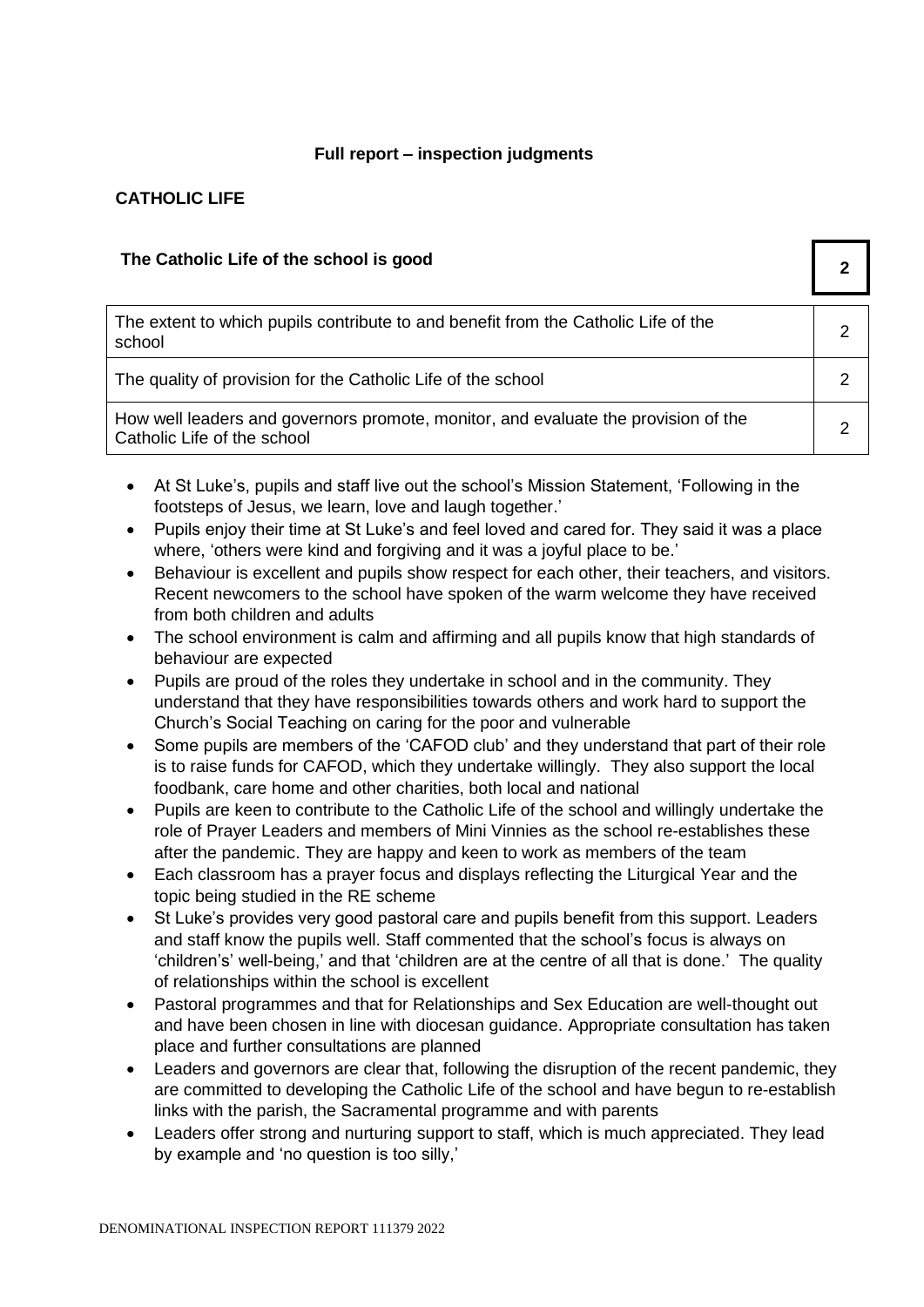- Governors have a great commitment to the work of the school, and they provide challenge and support in all areas
- Leaders and governors attend appropriate Diocesan CPDF, which supports them in their work for the school and its community
- St Luke's has a good relationship with parents and the school is keen to welcome parents back into school as restrictions and infections from COVID19 lessen. Parents welcome this and one commented, "It's been lovely to be welcomed back to celebrate class Masses with the children following Covid.".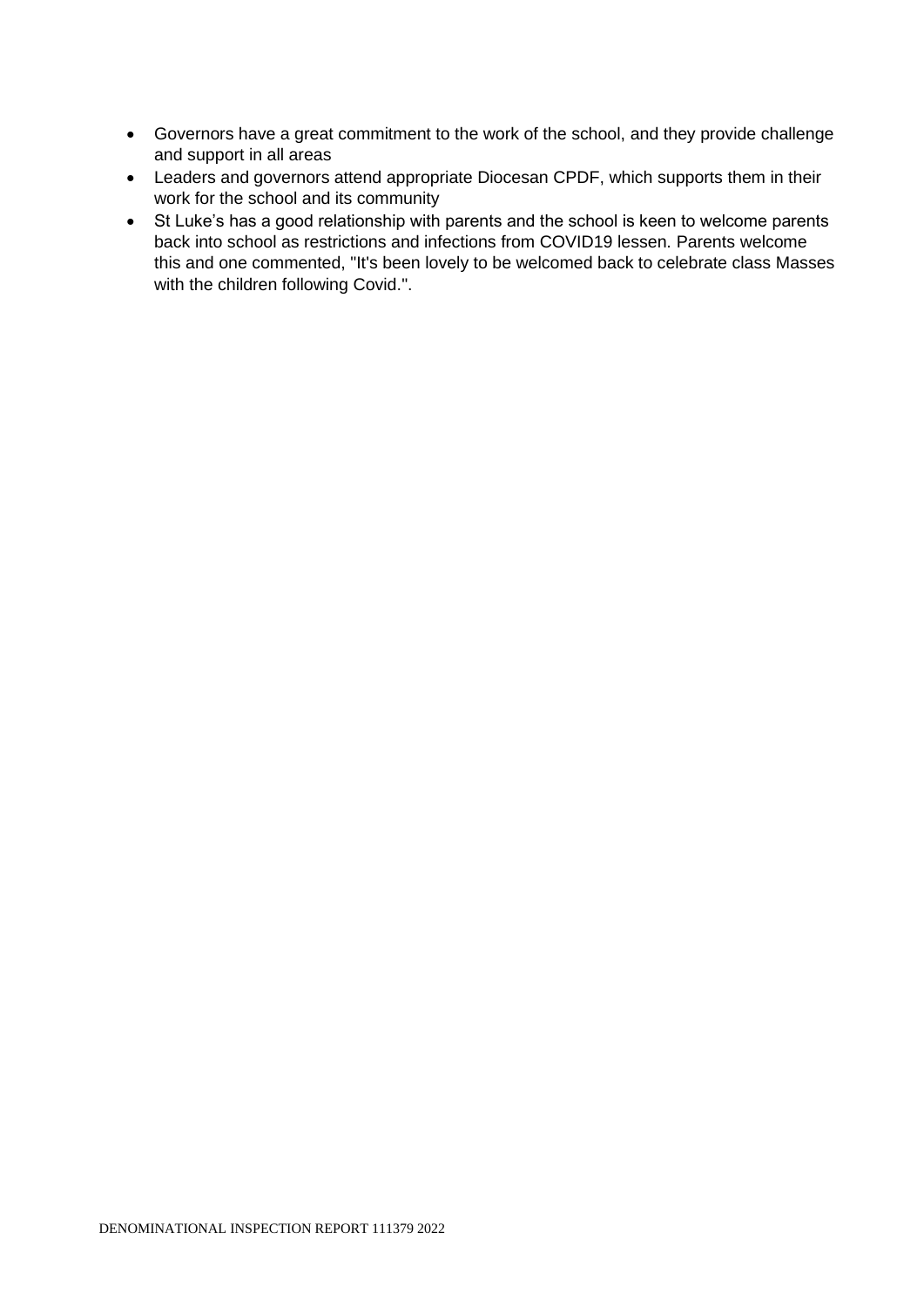# **RELIGIOUS EDUCATION**

| <b>Religious Education is good</b>                                                                            |   |
|---------------------------------------------------------------------------------------------------------------|---|
| How well pupils achieve and enjoy their learning in Religious Education                                       |   |
| The quality of teaching, learning and assessment in Religious Education                                       |   |
| How well leaders and governors promote, monitor, and evaluate the provision for<br><b>Religious Education</b> | າ |

- Pupils report that they enjoy their RE lessons and learn, 'new things about God and Jesus' in 'an interesting and fun way'
- In discussion, pupils were able to relate what they have learnt in RE to how they behave in school. They aspire to be, 'kind, joyful and forgiving'
- Pupils talked about their targets being set by the teacher and how they discuss what they need to do to improve
- Older pupils are clearly developing a sense of empathy and understand how what they are taught impacts on the way in which they are asked to live their lives
- Pupils demonstrate good prior knowledge of RE and were able to use this to inform their thinking and understanding
- In the lessons observed, pupils' behaviour was excellent, and they engaged well. They were interested in the work being taught and responded well to the creative tasks, working independently and in pairs
- In the best lessons seen, teachers set a good pace and used questioning to encourage pupils to reflect on what they were learning. In this way, pupils develop a deeper understanding of the topic, applying their knowledge from other areas and previous topics
- Pupil workbooks were extremely well-presented across all the classes, and there was a variety of creative tasks and written work. There was evidence of pupils' responses to teacher comments, which helped the pupils to extend their learning
- Attainment is good and many pupils are working at age-related expectations
- One parent commented, "The school delivers a high standard of RE teaching with high expectations for my children's work. My child enjoys her RE lessons and the variety of activities that are fun and engaging."
- Pupils learn about other faiths as part of their RE work and they are respectful of those whose faith is different from their own
- Teachers' planning is thorough, and lessons are linked to pupils' prior attainment. 'Driver words' are used to ensure that lesson content is relevant to the topic and will challenge and extend pupils' thinking. Teachers ensure that gaps in pupils' learning, especially because of the restrictions during the pandemic, are addressed thoroughly
- Teachers' subject knowledge is good and this, linked with a good understanding of how pupils learn, enables pupils to make good progress within lessons and over time
- Teachers use 'big questions' to encourage and develop pupils' learning in RE and in relating what they are learning to other subjects or to moral or social issues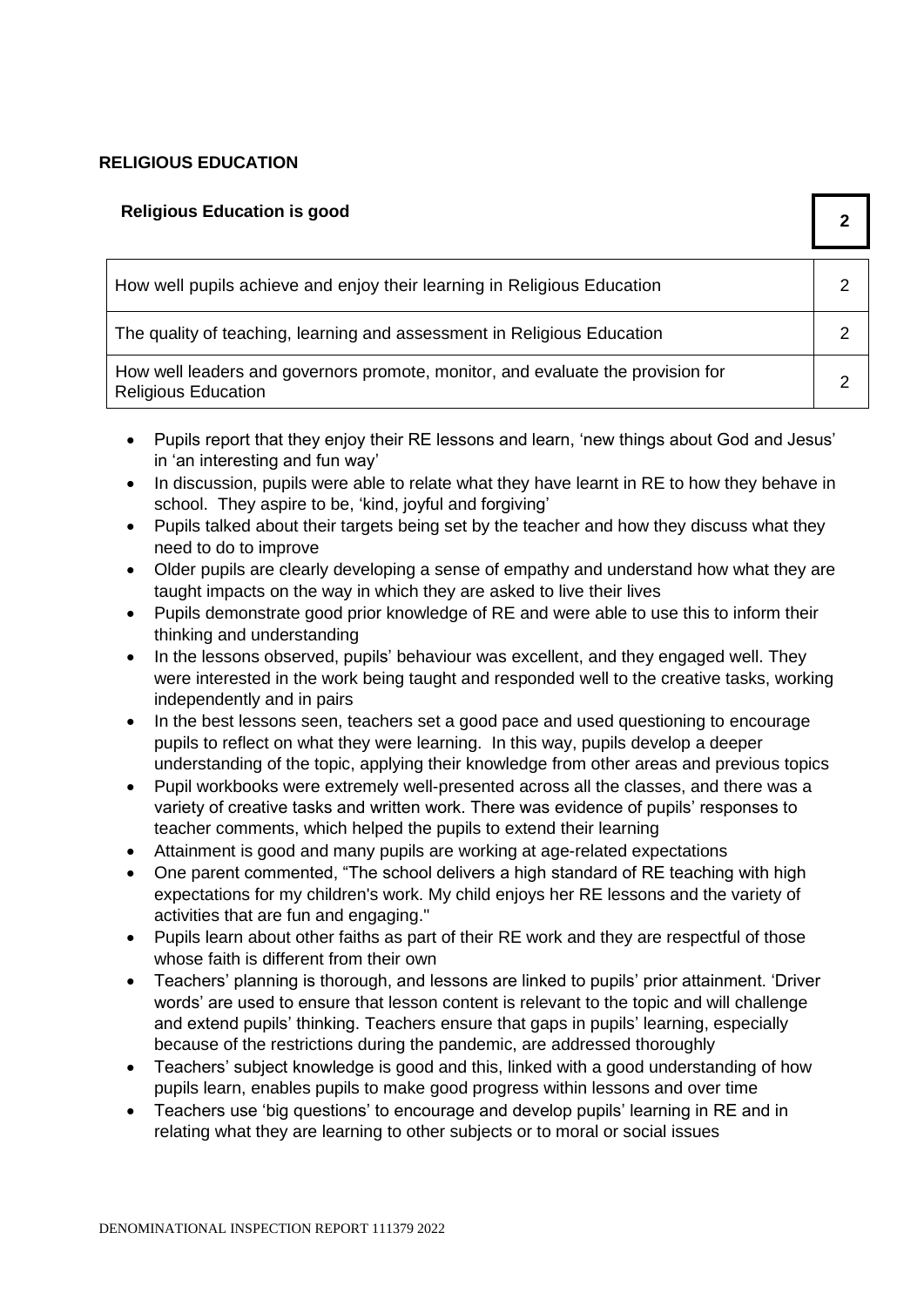- Resources are good and this, together with a creative approach to RE, enables pupils to develop a clear understanding of the topic being covered and of their Catholic faith as they progress through the school
- Support staff work well with individuals and with groups of pupils and they contribute to the understanding and the developing independence of pupils, particularly those who need additional support
- Leaders and governors ensure that RE lessons meet the requirements of the Bishops' Conference and that the scheme of work follows Diocesan requirements
- Over the last 2 years of the pandemic, monitoring, and evaluation of RE by leaders and governors has been restricted. As restrictions ease, the HT and RE lead has begun to reintroduce monitoring of lessons with learning walks
- As yet, governors have not recommenced their monitoring visits. This is planned for the summer term when leaders and governors should address any areas identified for development
- There is a clear RE Action Plan, which forms part of the School Improvement Plan. Areas for development are specific and part of the overall strategic plan for improving RE
- Assessment had been suspended during the pandemic but has been restarted. Each term pupils' annotated work builds a clear picture of assessment in each cohort.
- Teachers moderate assessments in small groups. Work now needs to be done on addressing moderation across the school and with other, similar schools so that assessment is accurate, and teachers are confident in their judgements
- St Luke's is well placed to continue the good progress they have achieved and CPDF related to the new Religious Education Curriculum Directory will enhance the work and understanding of all those involved in RE in the school.